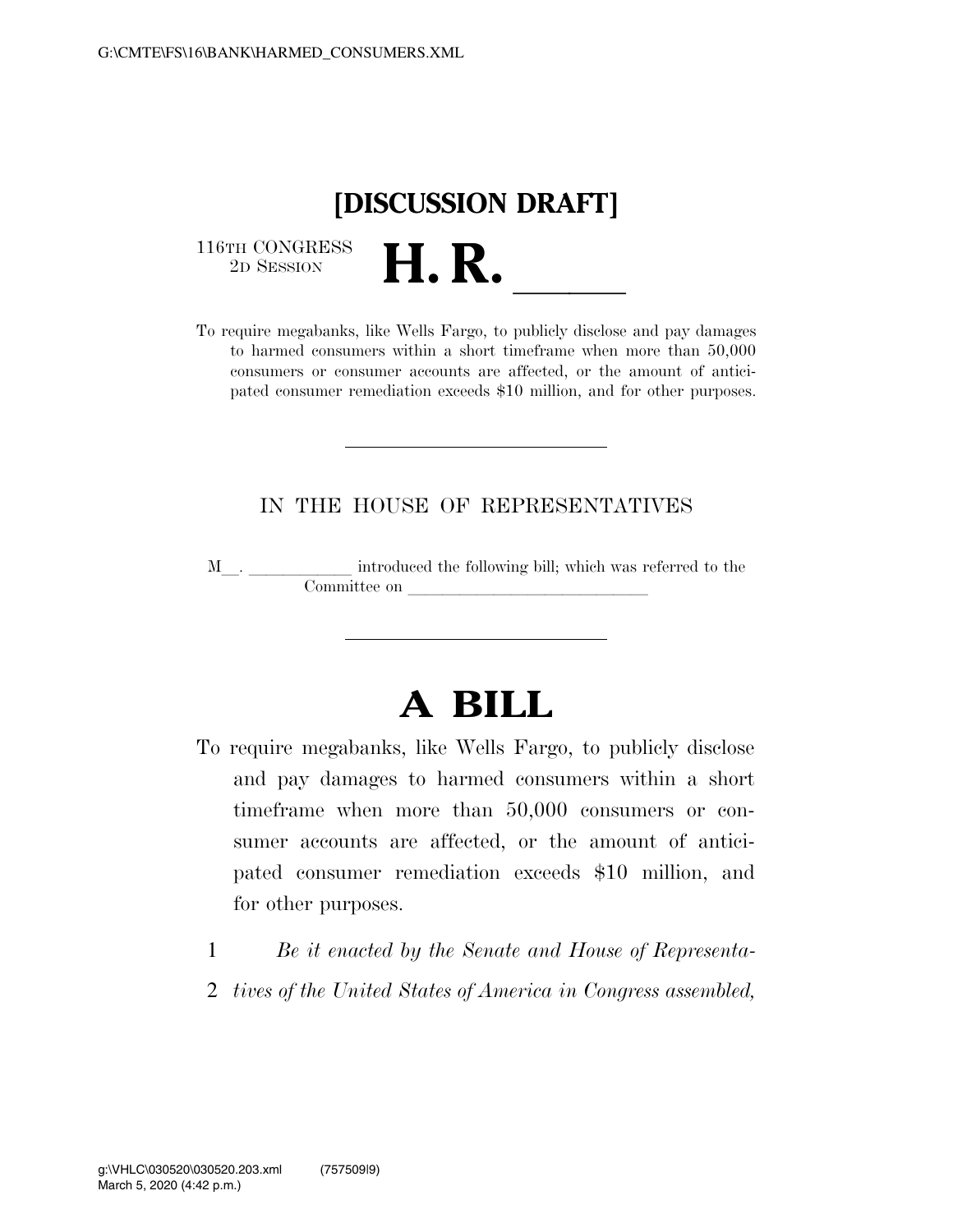#### **SECTION 1. SHORT TITLE.**

 This Act may be cited as the ''Consumer Abuse Re- mediation Enhancement Act of 2020'' or the ''CARE Act of 2020''.

#### **SEC. 2. DEFINITIONS.**

For purposes of this Act:

 (1) AFFILIATED BANKING ORGANIZATION.— The term ''affiliated banking organization'' means any depository institution subsidiary or affiliate of a megabank that has an appropriate Federal banking agency.

 (2) APPROPRIATE FEDERAL BANKING AGEN- CY.—The term ''appropriate Federal banking agen-cy''—

 (A) has the meaning given that term under section 3 of the Federal Deposit Insurance Act 17 (12 U.S.C. 1813); and

 (B) includes the Consumer Bureau, with respect to an insured depository institution de- scribed under section 1025(a) of the Consumer Financial Protection Act of 2010 (12 U.S.C. 22  $5515(a)$ .

23 (3) CONSUMER BUREAU.—The term "Consumer" Bureau'' means the Bureau of Consumer Financial Protection.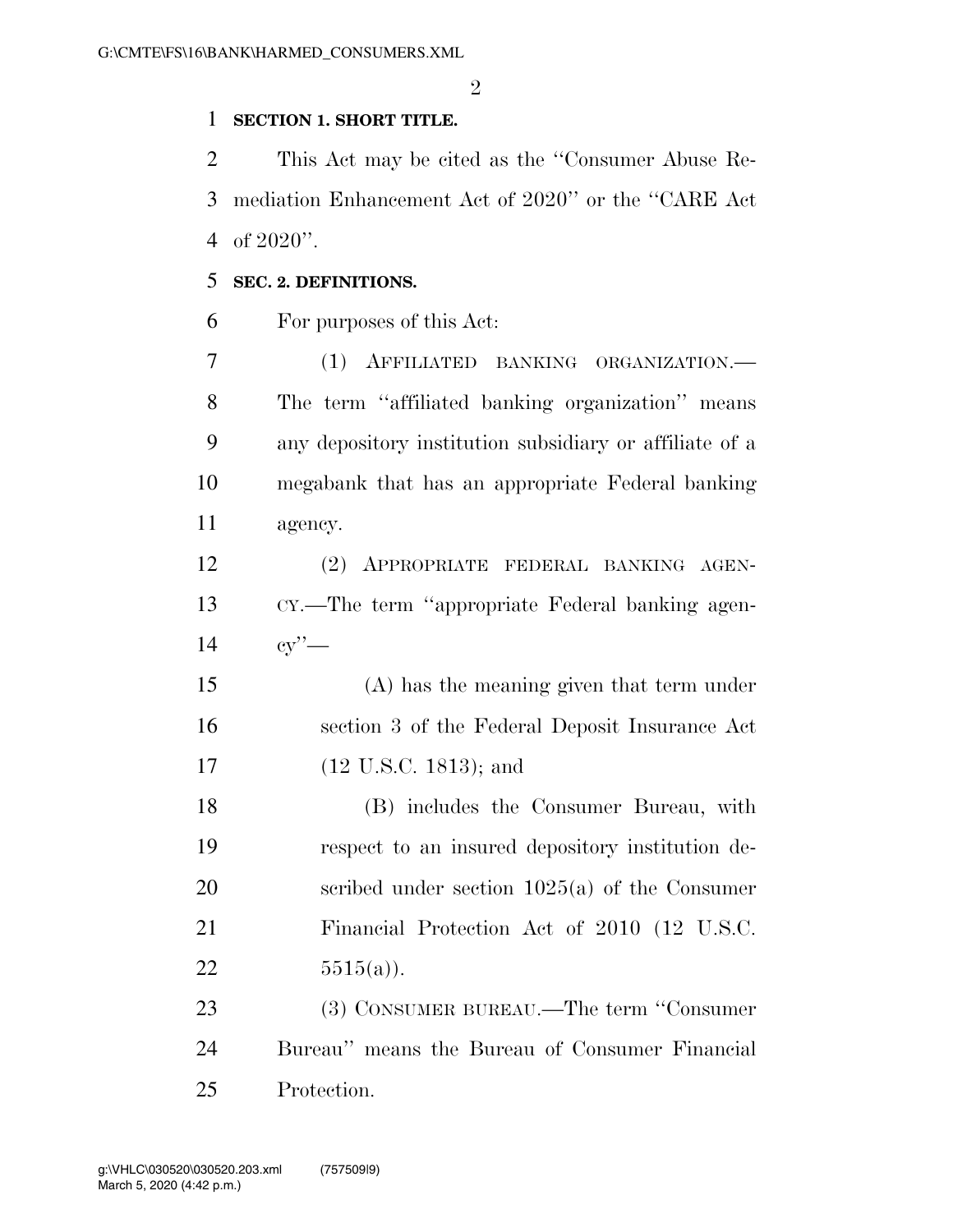| $\mathbf{1}$   | (4) CONSUMER REPORTING AGENCY.—The term              |
|----------------|------------------------------------------------------|
| 2              | "consumer reporting agency" has the meaning given    |
| 3              | that term under section 603 of the Fair Credit Re-   |
| $\overline{4}$ | porting Act (15 U.S.C. 1681a).                       |
| 5              | (5) CUSTOMER.—With respect to megabank or            |
| 6              | affiliated banking organization, the term "customer" |
| 7              | includes an individual who, but for extensive con-   |
| 8              | sumer abuse, would be a customer of the megabank     |
| 9              | or affiliated banking organization.                  |
| 10             | $(6)$ MEGABANK.—                                     |
| 11             | (A) IN GENERAL.—For purposes of this                 |
| 12             | Act, the term "megabank" means—                      |
| 13             | (i) a bank holding company that has                  |
| 14             | been identified by the Board of Governors            |
| 15             | of the Federal Reserve System as a global            |
| 16             | systemically important bank holding com-             |
| 17             | pany pursuant to section 217.402 of title            |
| 18             | 12, Code of Federal Regulations; and                 |
| 19             | (ii) a global systemically important                 |
| 20             | foreign banking organization, as defined             |
| 21             | under section $252.2$ of title 12, Code of           |
| 22             | Federal Regulations.                                 |
| 23             | (B) TREATMENT OF EXISTING GSIBS.—A                   |
| 24             | company or organization described under clause       |
| 25             | (i) or (ii) of subparagraph $(A)$ on the date of     |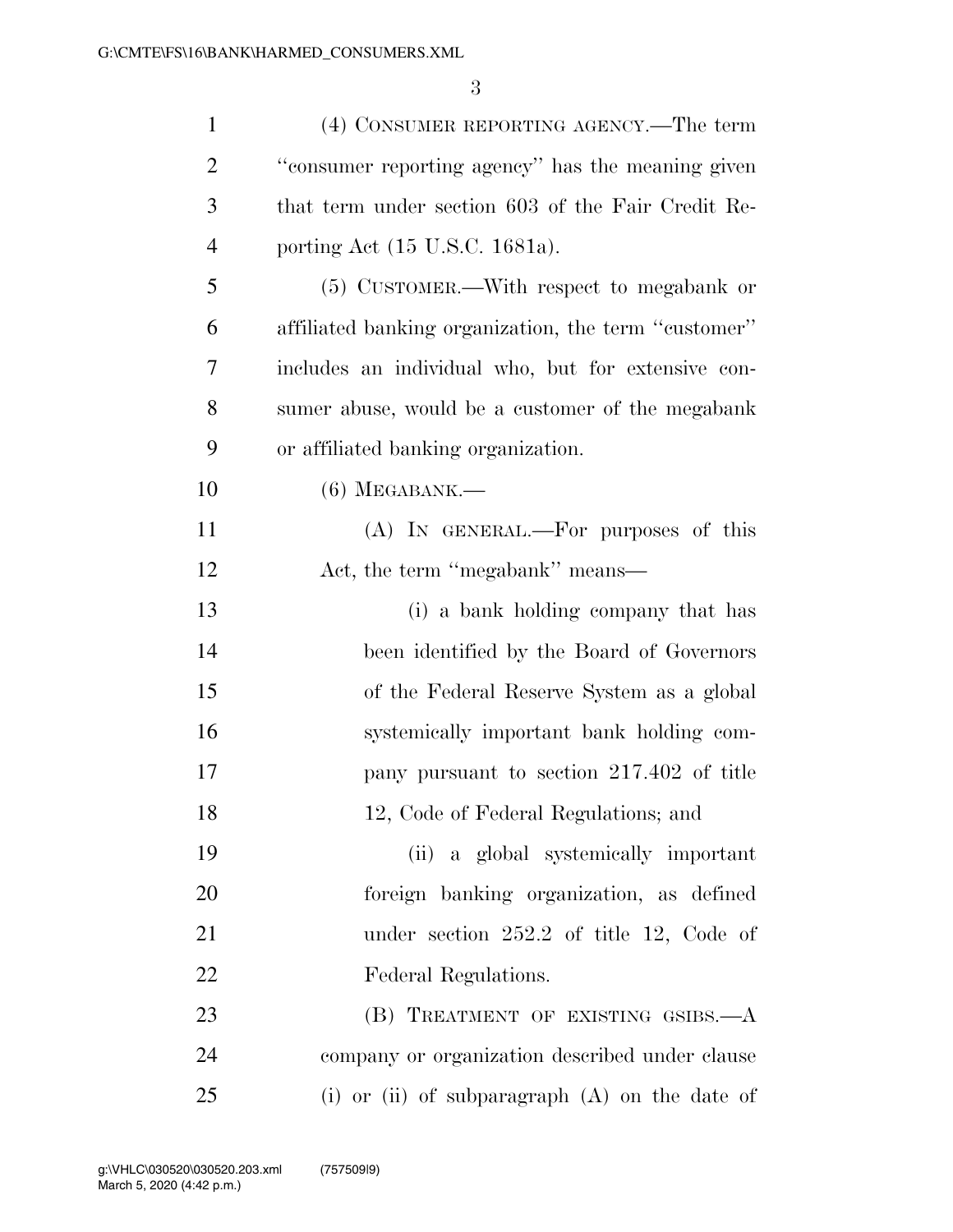the enactment of this Act shall be deemed a megabank.

 (7) OTHER BANKING DEFINITIONS.—The terms ''affiliate'', ''appropriate Federal banking agency'', ''depository institution'', ''Federal banking agency'', and ''subsidiary'' have the meaning given those terms, respectively, under section 3 of the Federal Deposit Insurance Act (12 U.S.C. 1813).

## **SEC. 3. DISCLOSURE AND REMEDIATION OF EXTENSIVE CONSUMER ABUSE.**

 (a) IN GENERAL.—Any megabank or affiliated bank- ing organization that has engaged or is engaging in exten- sive consumer abuse described under subsection (b) shall—

 (1) not later than the end of the 72-hour period beginning on the hour on which the megabank or af- filiated banking organization determines the exist- ence of extensive consumer abuse, notify the appro- priate Federal banking agency, the Consume Bu- reau, the Congress, and the public of such extensive consumer abuse, including on the website of the megabank or affiliated banking organization;

 (2) not later than the end of the 15-day period beginning on the date on which the megabank or af-filiated banking organization determines the exist-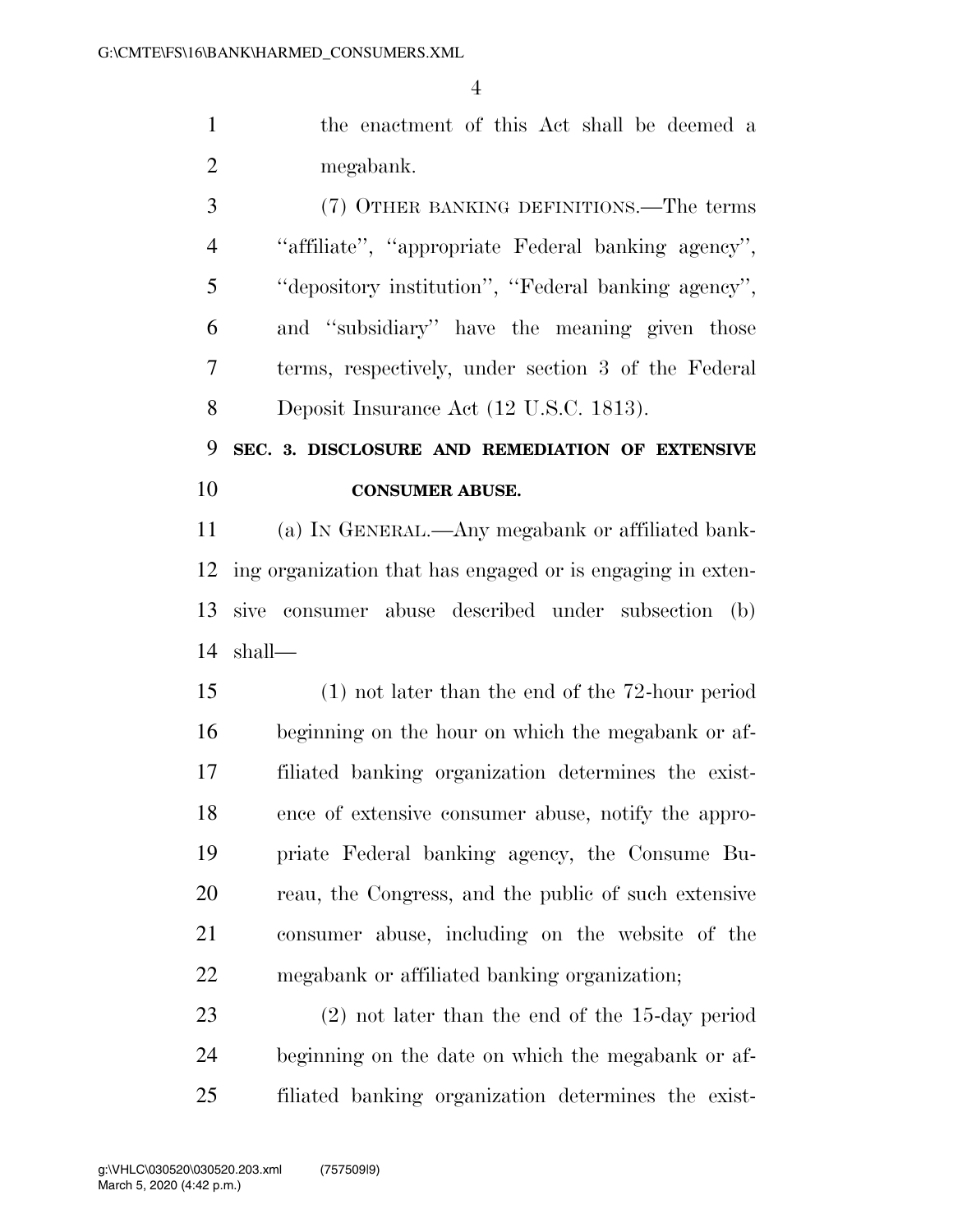ence of extensive consumer abuse, submit a remedi- ation plan to the Consumer Bureau under which the megabank or affiliated banking organization will—

 (A) pay each customer of the megabank or affiliated banking organization affected by the extensive consumer abuse an amount equal to the damages suffered by such customer because of the extensive consumer abuse; and

 (B) correct any incorrect information fur- nished to a consumer reporting agency in con- nection with such extensive consumer abuse; and

 (3) not later than the end of the 30-day period beginning on the date the Consumer Bureau ap- proves the remediation plan submitted pursuant to paragraph (2), complete such remediation plan.

 (b) EXTENSIVE CONSUMER ABUSE.—For purposes of a megabank or affiliated banking organization, extensive consumer abuse described under this subsection is any in- dividual violation or series of violations of Federal law by the megabank or affiliated banking organization that—

 (1) in the aggregate, affects more than 50,000 customers or customer accounts of the megabank or affiliated banking organization;